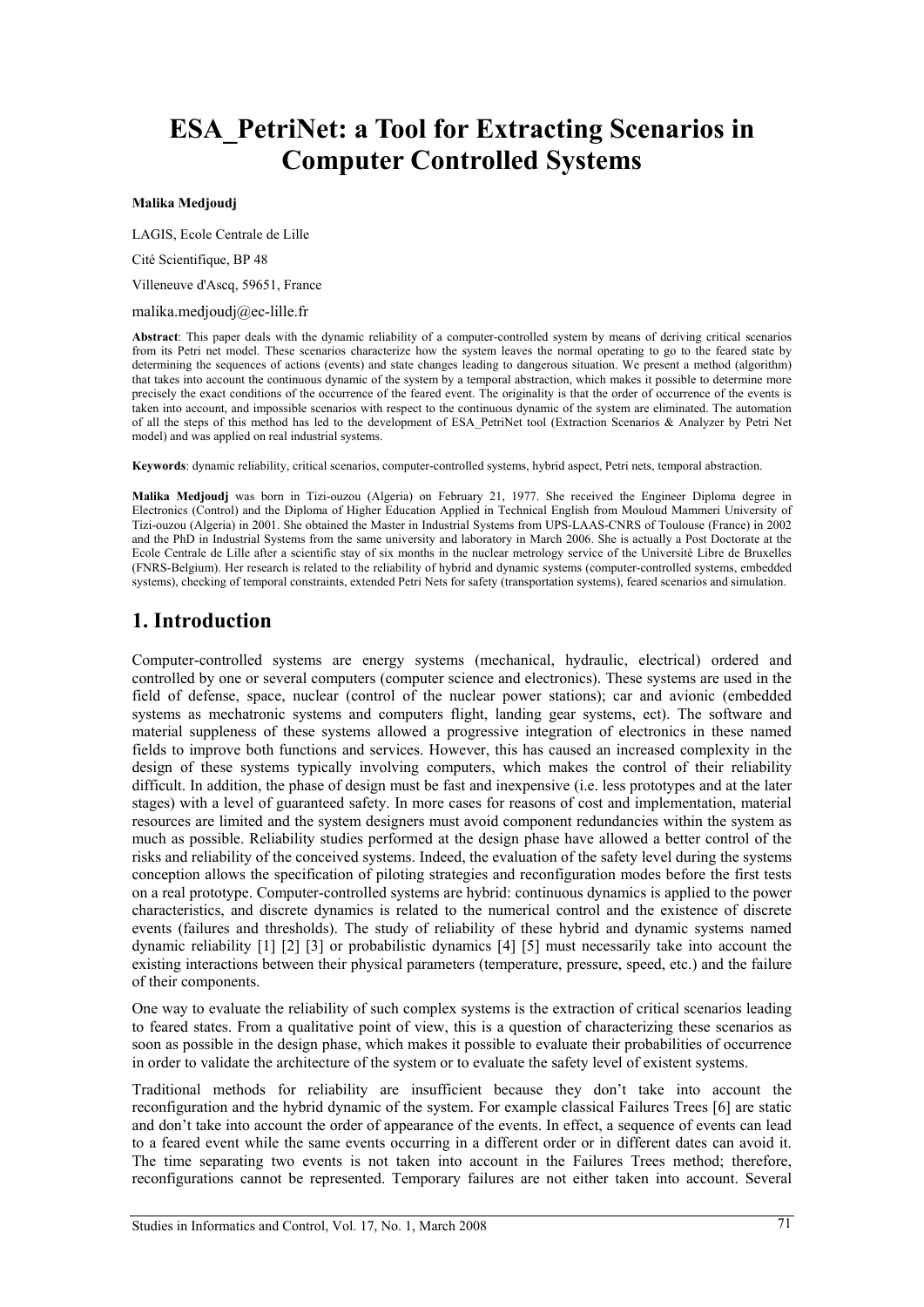extensions of classical methods were proposed to extend their field of application like Failure Trees with gates (A before B). These methods remain combinatory and unable to take into account the states changes and reconfigurations in the feared scenarios. Other methods were introduced as the Events Sequence Diagrams (ESD) [7] to allow a better visual presentation of the events ordered in time. Although the ESD represents in a clear way the scenarios in competition, they cannot be generated automatically and require a definition of states and transitions. All order and reconfiguration states must therefore be listed by the designer and in the case of the hybrid dynamic systems; the number of states is infinite if the energy party is taken into account. This problem is also encountered in the analytical methods based on Markov graphs. To take into account partially the dynamic of the system, methods of discretization were developed as the Discrete Dynamic Event Trees (DDET). The DDET generates the feared scenarios by failure propagation of the elementary components of the system. The limit of this method is that all the sequences of event constituting possible scenarios are generated. In order to better manage the multiple generated scenarios by the DDET, methods as DYLAM (Dynamic Logical Analytical Methodology) and DETAM (Dynamic Event Tree Analysis Method) were developed. Therefore, the time and order of execution of the events must be taken into account [8]. Limits of quantitative methods based on simulation [9] are owed to the combinative states explosion. Because of the scarcity of the feared scenarios, these methods simulate in the most part of time the normal operating. It is however necessary to mention the existence of theoretical developments and methods to resolve the problem encountered in the simulation of systems in the presence of rare events [10]. Indeed, techniques of acceleration of the simulation were developed and largely used with success, in particular in nuclear engineering. We can mention Monte Carlo Dynamic Event Tree (MCDET) [11] which is a coupling of the DDET with Monte Carlo Simulation [12] to investigate in a more efficient way the whole tree of events.

In the case of Petri nets [13], the combinative explosion affects the accessibility graph and not the original Petri net. So to avoid this combinative states explosion, a qualitative analysis method of reliability aiming to directly use the Petri net model of the system to extract the feared scenarios without generating the reachability graph was developed by [14]. Unfortunately this method based on Linear Logic [15] operated only on the discrete aspect of the system and lot of impossible scenarios is generated. To determine more precisely the exact conditions of the occurrence of the feared event, i.e what has led the system to leave its normal operation and to evolve into the feared state, a method taking into account the continuous aspect and the temporal specifications of the system is developed by [16] [17]. The originality of this approach, automated to result ESA\_PetriNet tool [18], is that the order of occurrence of the events is taken into account, and impossible scenarios with respect to the continuous dynamic and the temporal specifications of the system are eliminated. ESA PetriNet tool has been interfaced with TINA tool (Time Petri Net Analyzer) [19].

We will present the method and the basic of the algorithm in section 2, the ESA\_PetriNet tool in section 3, the selected case study and the scenarios generation in section 4, and we will end by a conclusion.

## **2. Method of Extraction of Feared Scenarios**

We call a scenario, a set of events (here transitions firing) leading from one partial state (here partial marking) to another one and verifying a partial order. We assume that the system is made up of a set of components. A partial state is the conjunction of the states of a subset of these components.

#### *Definition 1***:** *A partial order is defined by a directed graph (E, A) where the nodes E are a set of transitions firing and the arcs A are pairs (ti, tj) such that ti precedes tj (ti and tj are transitions firing).*

The application of this method requires the modeling of the system by a Petri Net model and identifying the places of nominal behavior. The appropriate Petri net modeling of computer controlled systems is a Predicate Transitions Differential Stochastic Petri net (PTDS Petri net) [14] as they are generally hybrid (discrete and continuous dynamics) and there reliability analysis require taking into account the failures. This modeling approach that associates Petri nets and differential equations [20] has the advantage to clearly separate the continuous aspect from the discrete one; the Petri net model describes the operation modes, the failures and the reconfiguration mechanisms. The differential equations represent the evolution of the continuous variables of the energetic part of the system. A temporal abstraction is necessary to translate this model to a time Petri net by associating to the transitions a temporal interval of firing corresponding to the time which the system can spend to reach the state in question. A preliminary analysis will refine the fields of variables according to various accessible marking by reasoning on the invariants of places. Indeed, the invariants of places determine the possible dynamics, and which other places can be simultaneously marked when a token is present in a given place.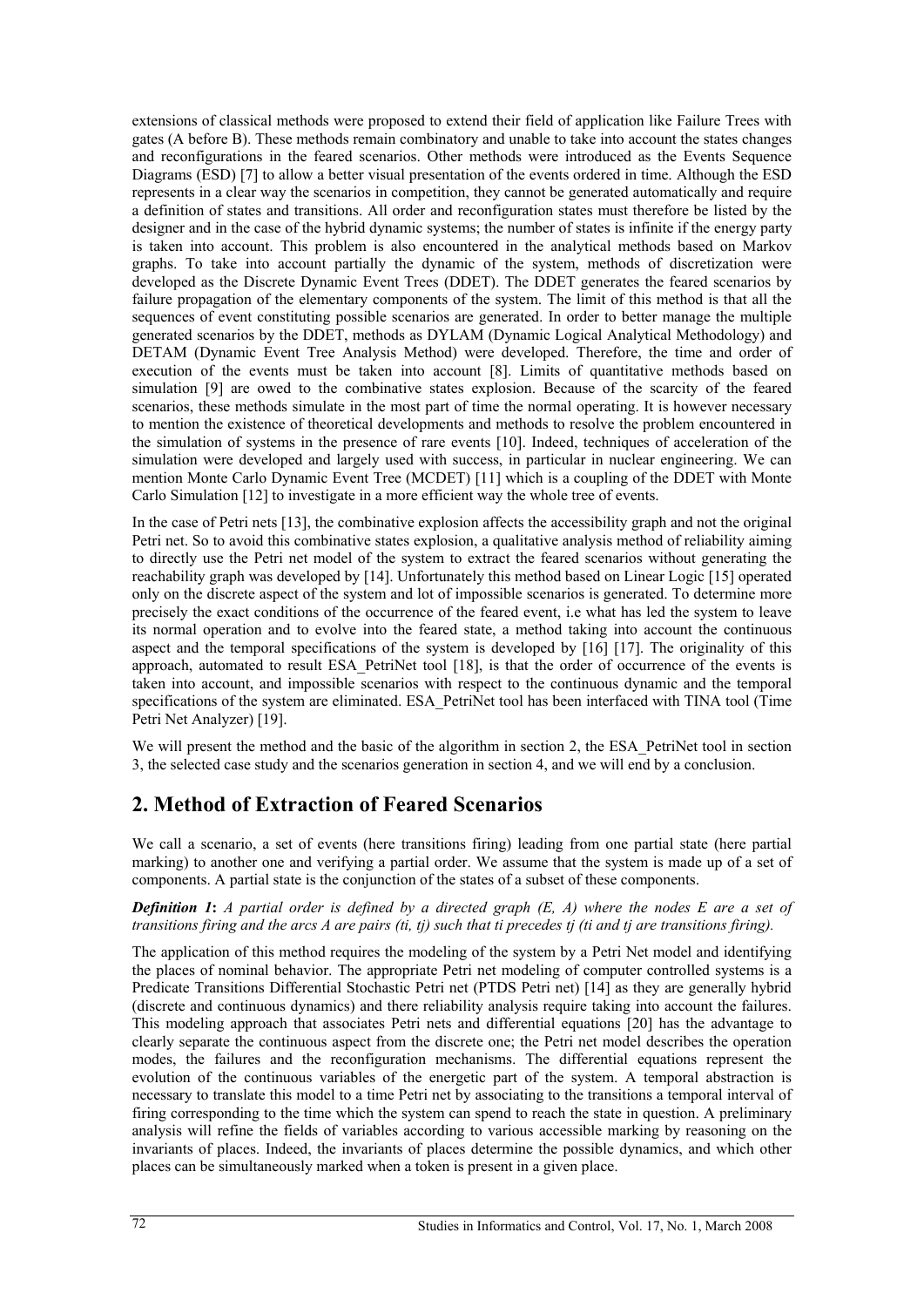## **2.1 Principal**

The method of extraction of feared scenarios is made up of two steps [16]: a backward reasoning and a forward reasoning. The backward reasoning takes as an initial marking in the reversed Petri net model (the initial Petri net in which all the arcs are reversed), the only target state (feared) and seeks exhaustively all the scenarios making it possible to consume the initial marking (feared state since forward reasoning) and reach a final marking composed only of places associated to the normal operation. The forward reasoning takes as an initial state these places of normal operation in the initial Petri net model. The objective is to locate the junctions between the feared behavior and the normal operation of the system as well as the conditions implied in these junctions. Thus we have not only the explanation of the dangerous behavior but also of strategies allowing its avoidance. A significant point of the method is that the context in which occurred the feared event is enriched gradually.

*Definition 2: let us consider a marked Petri net R. A potentially enabled transition is a transition that has at least a marked input place (contains a token at least) and at least a non marked input place (lacks a token at least).* 

The process of enrichment of marking consists in adding the missing tokens to the potentially enabled transition to become enabled. This makes evolve the system to generate the scenarios. It is necessary to verify that all components composing the system are not in two different configurations with this enrichment what would be contradictory with the reality of the physical system. Indeed the new added tokens are removed if they are contradictory with the structure of the system (for example a component can not be in its activated and deactivated mode at the same time). The invariants of places are used as a mechanism to verify the coherence of the enrichment of marking. Each scenario is given in the form of a partial order between the events necessary to the appearance of the feared event what differs from a failures tree, which gives a whole of static combinations of the partial states necessary for obtaining the feared state.

### **2.2 Dealing with continuous dynamic by temporal abstraction**



Figure 1. Temporal abstraction and direct and indirect causality

This method takes into account conditions associated to the firing of certain transitions. These conditions are thresholds involving continuous variables. By temporal approximation of the hybrid dynamic, these thresholds are transformed to durations, which correspond to the time that the system puts to reach when the transitions are enabled. From a qualitative point of view, the objective is to determine the firing order of the transitions. Thus, when we enrich the marking, we can find situation where two transitions *t1* and *t2* are enabled if only the ordinary Petri net is considered, but whose are such as *t1* will be always fired before *t2* if the temporal abstraction is also considered. In the generation of the scenarios only the firing of *t1* will be considered since that of *t2* before *t1* would be in fact incoherent with the continuous dynamic. This appears in the form of a priority of firing: if *t1* and *t2* are enabled, only the case of *t1*, priority, is examined. The taking into account of these precedence relations coming from the continuous dynamic and not specified by the ordinary Petri net allows reducing the number of generated scenarios by eliminating a certain number of incoherent scenarios with respect to the continuous dynamic.

Let us consider an example. In the Figure 1a we suppose that the differential-algebra system associated to the place *P1* guarantees that the variable *x* is increasing. We associate to the transition *t1* the threshold  $x =$ *v1* and to the transition *t2* the threshold  $x = v2$  with  $v1 \le v2$ . Finally, we suppose that when the token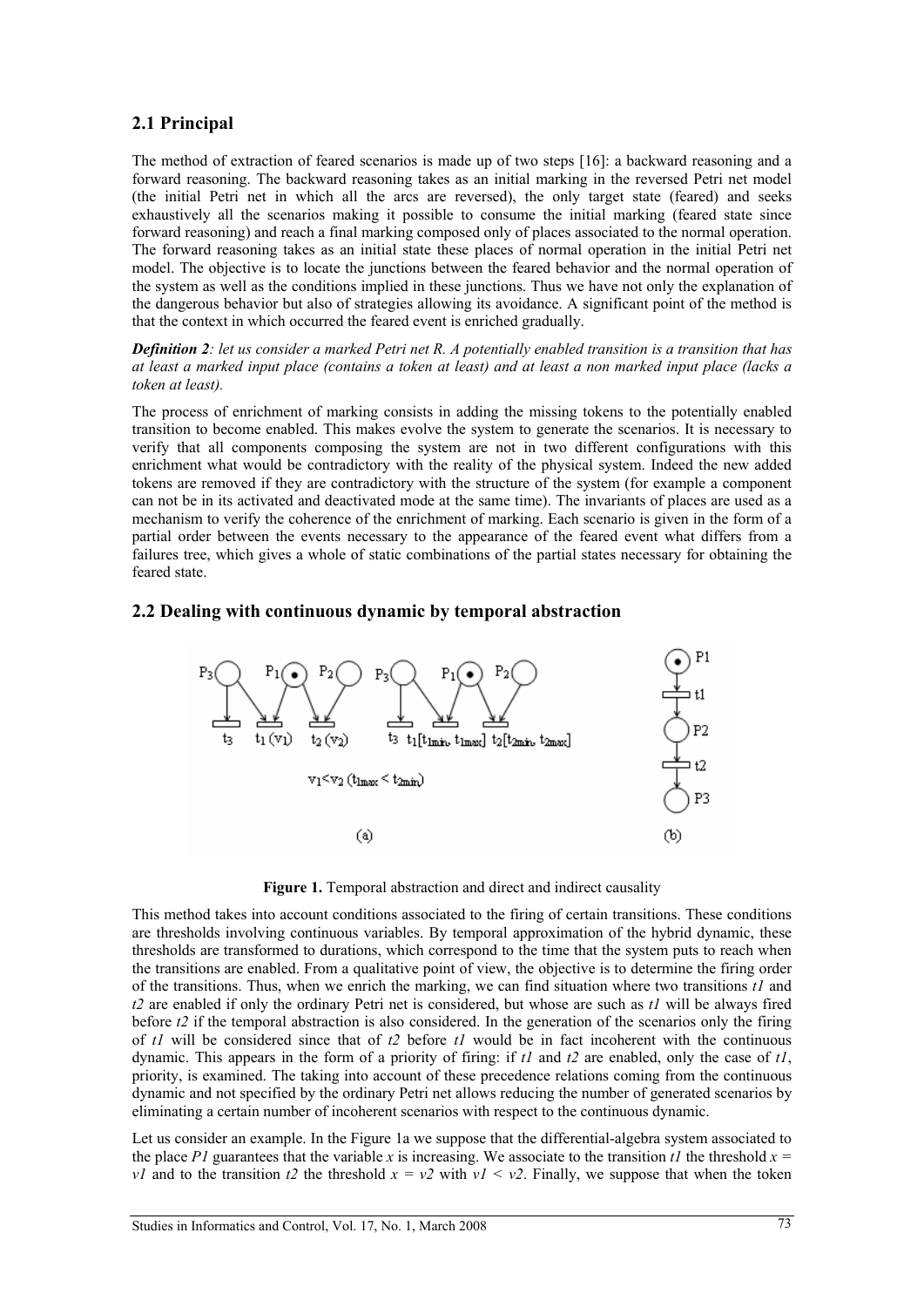arrives in the place  $PI$  we have always  $x \leq vI$ . So, if the place  $P3$  is marked, the transition  $tI$  will be fired before *t2* since the threshold associated to *t1* is lower than that of *t2*. In this case we don't consider the scenario associated to the firing of *t2*. On the other hand, if *t3* is already fired for example if we consider that *t1* is a stochastic transition corresponding to a failure (place *P3* empty) and if the place *P2* is marked, *t1* cannot be fired and then *t2* will be fired.

### **2.3 Precedence and direct and indirect causality**

In the example above, finally only one type of scenarios is examined, those for which the transition *t2* is fired after *t3*. So, there is a precedence relation between the firing of *t3*, which empties the place *P3* and that of *t2*, however there is no place connecting *t3* to *t2*. This precedence relation is so, a consequence of continuous dynamic and thresholds associated to transitions *t1* and *t2*. We are talking in this case about indirect precedence relation and about indirect causality. The direct precedence relation and causality are those that are highlighted by the only Petri net, i.e. by the only discrete aspect. For example place *P2* in the Figure 1b leads to a direct causality relation between the firing of t*1* and that of *t2*. It is necessary to have produced a token in the place *P2* by firing *t1* to be able to fire *t2*.

## **2.4 Case of priority between transitions firing**



Figure 2. Case of direct and indirect causality

We have seen above that continuous dynamic could lead to precedence relations between the firing of transitions. A similar phenomenon can occur if we introduce rules of priority between the firing of transitions. Although we do not introduce rules of priority explicitly between firing transitions, they can be necessary to represent strategies of order and of reconfiguration in a simple way. Besides, because of what precedes, they will be taken into account in a simple way in our algorithm.

Let consider the Petri net of Figure 2a. It represents a temporal window (place *p1* contains a token between the firing of transition *t1* and *t2*) during which the treatment of *t4* can not only be performed, but must be performed without waiting if there is a request (presence of a token in the place *P2* resulted by the firing of the transition *t3*). In a classical way, it can be expressed by returning firing of *t4* priority in comparison with that of *t2*. Regarding precedence relations, only two types of scenarios will be generated. In the first scenario (Figure 2b), *t3* is fired after *t2*. In the second (Figure 2c), *t4* is fired before *t2*. The precedence relation and causality between *t2* and *t3* in the Figure 2b is an indirect relation as before because it does not correspond to a place linking up both transitions.

## **3. ESA\_PetriNet Tool**

ESA\_PetriNet tool has been developed in JAVA to have a better portability (use on various material platforms and under various operating systems). The current version of ESA\_PetriNet uses two output files of TINA tool version 2.8.4.

## **3.1 Algorithm**

The temporal abstraction of the continuous dynamic allows the identification of the precedence relations and indirect causality between certain transitions firing. This is expressed in the algorithm in the form of rules of priority (after the enrichment of the marking, a certain transition is not fired if another is enabled). In the expression of the results (scenarios), this appears in the form of indirect precedence/causality relations between transitions which are not related with a place. So we restrain the number of generated scenarios and for each scenario the set of sequences of transitions firing is consistent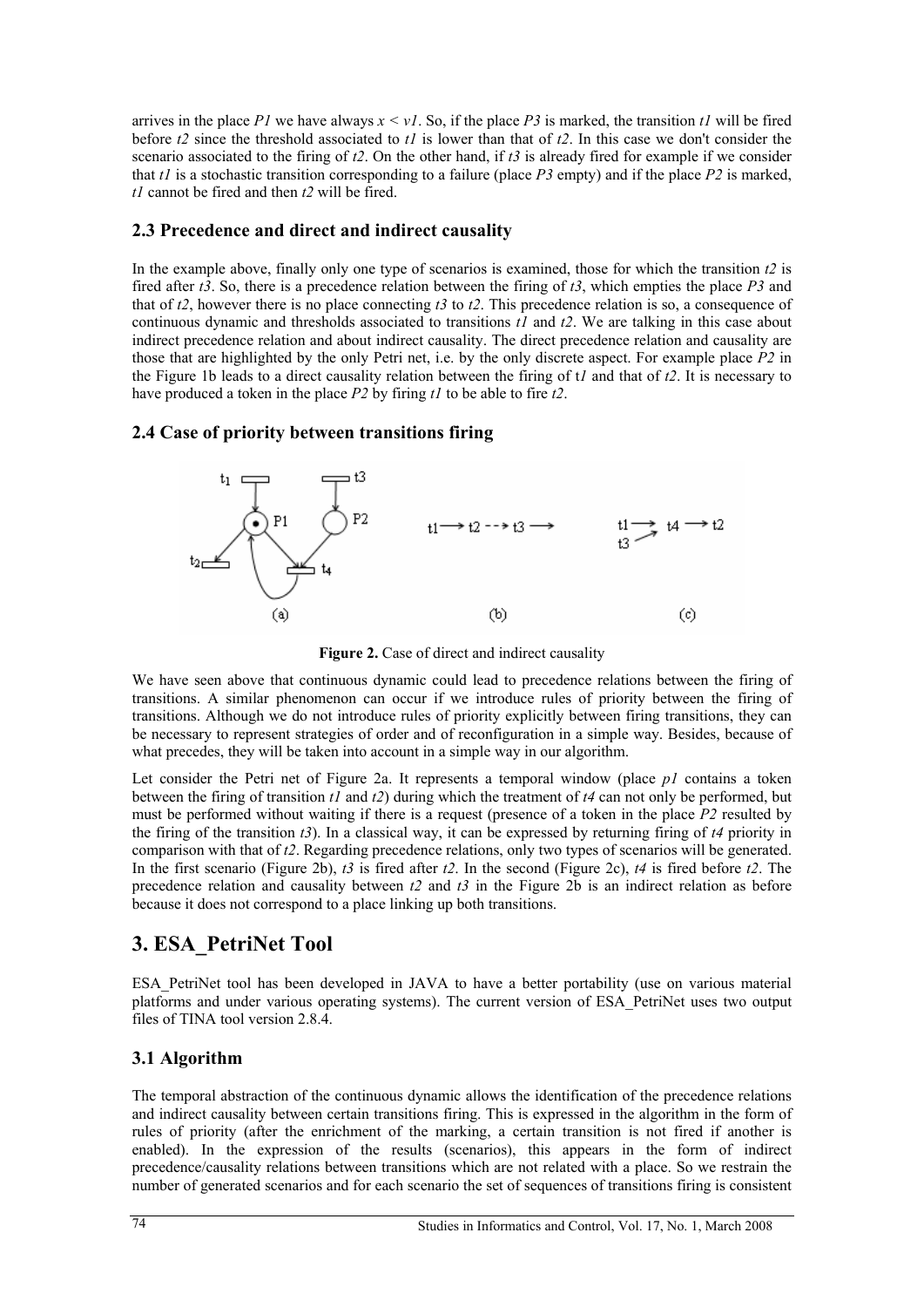with the strict partial order associated to the scenario. We note that only one execution of the algorithm generates automatically several scenarios. All the possible and coherent scenarios with respect to the continuous dynamic and the temporal constraints of the system are generated. The principal dada structures and functions are illustrated in the appendixes (more details are given in [17]).

## **3.2 TINA tool**

Although TINA tool is dedicated to the ordinary Petri nets and the t-temporal Petri nets and not to Petri nets associated with differentials-algebra equations, it has several advantages. First, its graphic editor permits to describe the Petri net model of the system: the transition time interval of TINA is used to express the rule of priority between transitions firing, the label of places is used to define the nominal behavior (N) and the label of transitions to define the feared events (red) and forbidden transitions (F), ect. Then we generate two input files of ESA\_PetriNet: the first file corresponds to a textual description of the Petri net model of the system and the second contains the invariants of places (structural analysis).

## **3.3 Principal Functions**

**Operating mode:** extraction of feared scenarios for reliability needs a backward and a forward reasoning (mode 2). Our approach (tool) is extended towards the checking of certain properties of the computercontrolled systems as it will be shortly mentioned in the conclusion. In this case, the generation of scenarios is done only by a simple backward research (mode 1).

**Extraction of scenarios**: it is the principal function. After analysis of the input files, the tool extracts the necessary data structure for the algorithm and generates the scenarios.

**Recording results**: generated scenarios are memorized in a textual file. We extract all the scenarios (normal operation, reconfigurations and feared scenarios) to obtain precise information concerning the dynamic of the system.

**Precedence graph**: we have chosen precedence graph to present the generated scenarios. Direct and indirect causality relations are illustrated in different color.



## **4. Case Study**

**Figure 3.** Case study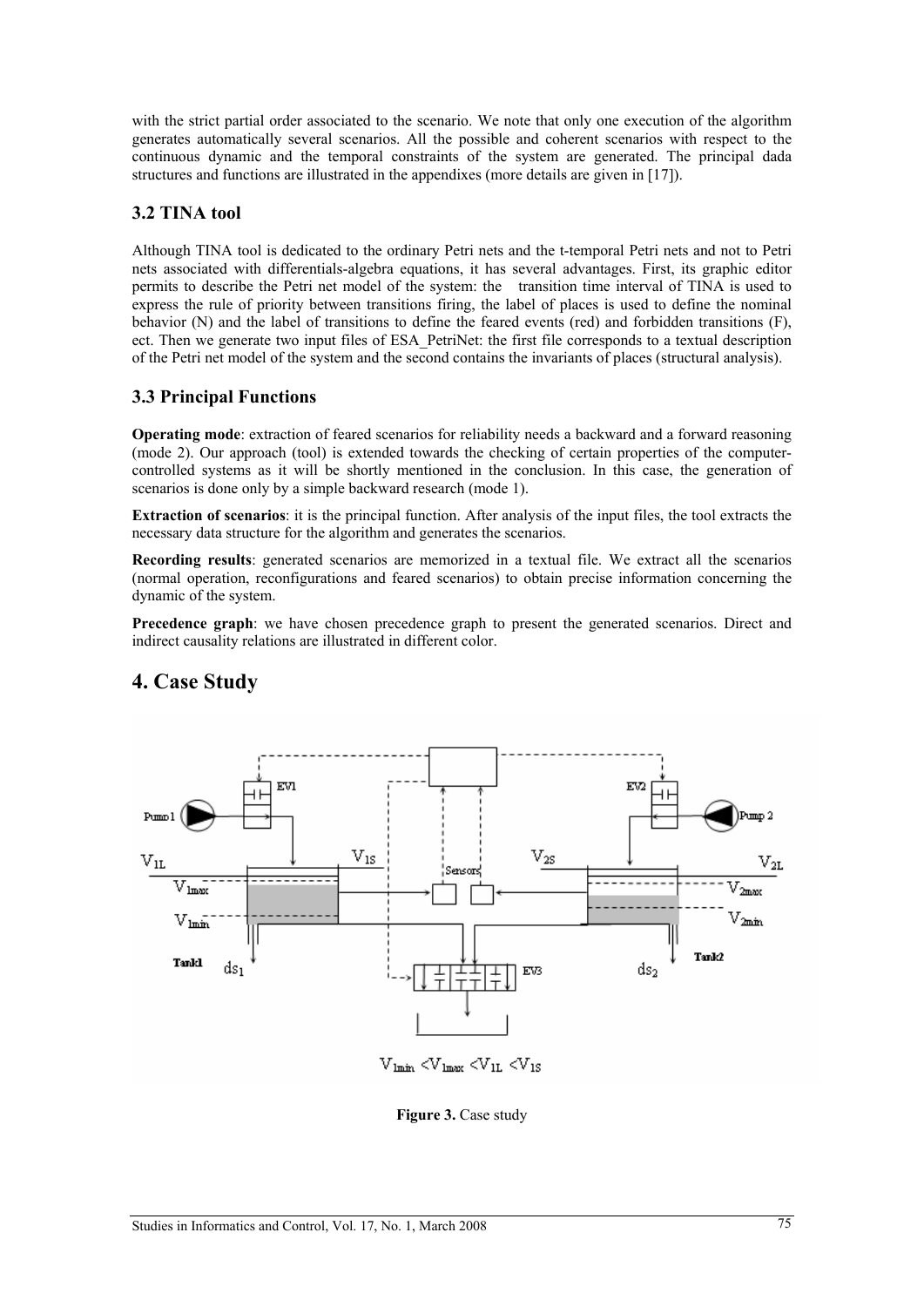### **4.1 Presentation**

It concerns a volume regulation system of two tanks (Figure 3) that was presented in [21]. The operating of this simple academic case study can be similar to a reel industrial hybrid system. It is made up of a computer, two pumps, three electro-valves, two volume sensors, the two regulated tanks (tank1 and tank2) and a third tank for draining. The demand is specified by a function of time (outgoing flowrates *ds1(t)* and *ds2(t)*). The volume of each tank *i* must be kept within a given interval *[Vimin, Vimax]*. The volume is controlled by the computer, which decides, according to the values given by the volume sensors, to fill (or not) the concerned tank by opening (or not) the concerned electro-valve. The control law of the computer is such that the electro-valve is closed when the volume of the controlled tank oversteps the upper limit *Vimax*. In the other hand, the computer commands the opening of the electrovalve each time the value of the volume in the controlled tank is lower than the limit *Vimin*. We distinguish two normal phases of the system, corresponding to the state of the electro-valve:

- A conjunction phase when the electro-valve is open. The volume in the tank is going up; no matter what is the value of the outgoing flowrate (the pump flowrate is much higher than the outgoing flowrate).
- A disjunction phase when the electro-valve is closed. The volume in the tank is decreasing.

This system must avoid the overflow of the tanks. A backup electro-valve is added to the system in order to drain the tanks in case of overflow. This third electro-valve is viewed as a shared resource between the two tanks, and it can be used to drain a unique tank at a time. When the volume of one tank oversteps the security limit *ViL*, the computer commands the opening of the backup electro-valve until the volume becomes lower than *Vimin*. As we focus our study on critical scenarios, and in order to simplify the problem we consider that only the electro-valves can have failures. A typical failure of the electro-valves *EV1* and *EV2* corresponds to a blocked open state in which the electro-valve does not react to a closure command of the computer. These two electro-valves can be repaired after a failure occurrence. When the electro-valve *EV3* has a failure it is considered to be definitively out of service



## **4.2 Petri Net Modeling**

**Figure 4.** Petri net model of the regulation system

We have used the same Petri net model of [21] and we have added the temporal abstraction on the transition [16] as presented in Figure 4. Place *V1\_dec* of the net represents the disjunction phase (the volume is decreasing); place *V1* cr represents the conjunction phase in which the volume is increasing. Place *EV1\_OK* corresponds to a state where the electro-valve *EV1* works. Transition *t11* represents the closing command of the electro-valve *EV1* when the volume oversteps *V1max*. Transition *t12* represents the opening command of the same electro-valve when the volume becomes lower than *V1min*. Transitions *def1* and *rep1* represent the fact that the electro-valve can stay blocked in an open state *(def1)*, and can be repaired *(rep1)*. Tank2 is modeled in the same way. When the volume in the tank1 oversteps the high security limit *(V1L)*, and the backup electro-valve is available (place *EV3\_OK* is marked) then *t14* becomes enabled and the draining process of tank1 can start via the backup electro-valve by marking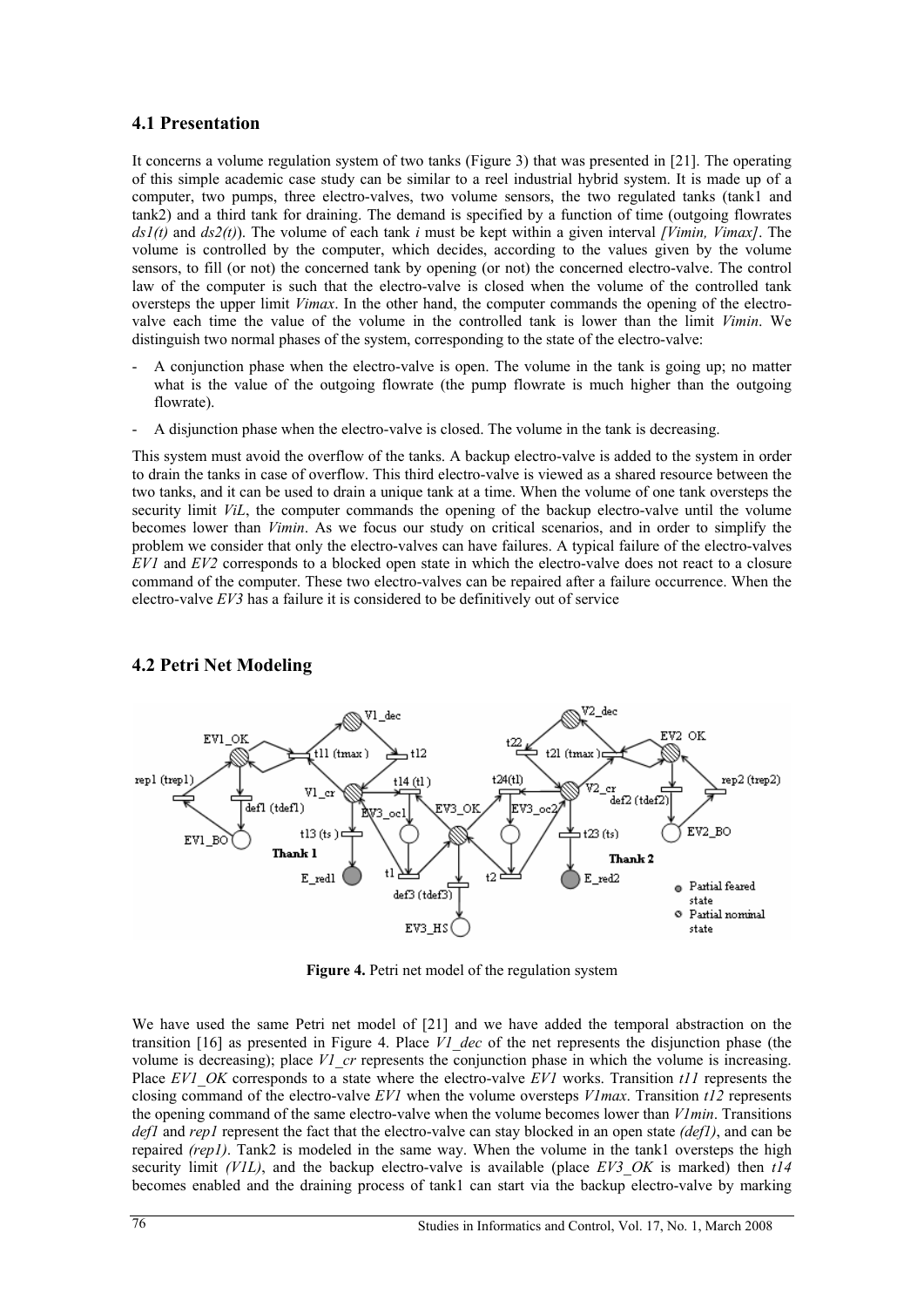place *EV3\_oc1*. The backup electro-valve is no longer available for use to drain tank2; this corresponds to the place *EV3* OK empty. This phase last the time that it takes for the volume to reach the low threshold *V1min*. Then, the electro-valve *EV3* is released (place *EV3\_OK* is newly marked), and a conjunction phase is started again (place *V1\_cr* is marked) by firing transition *t15*. The electro-valve *EV3* can have a failure (modeled by transition *def3*). In this case, place *EV3\_HS* is marked and the electro-valve is set out of order. The system contains the following invariants of places:

*M(EV1\_BO) + M(EV1\_OK) = 1*   $M(EV2~BO) + M(EV2~OK) = 1$  $M(EV3 \text{ ocl}) + M(E \text{ red1}) + M(V1 \text{ cr}) + M(V1 \text{ dec}) = 1$  $M(EV3 \text{ } oc2) + M(E \text{ } red2) + M(V2 \text{ } cr) + M(V2 \text{ } dec) = 1$  $M(EV3 HS) + M(EV3 \text{ ocl}) + M(EV3 \text{ ocl}) + M(EV3 OK) = 1$ 

We have chosen the following parameters:

*tmax = [1, 1], tl = [2, 2], ts = [3, 3], tdefi = trepi = [0, ∞[ (time unite)*

### **4.3 Extraction of feared scenarios**



Figure 5. Screen shots of TINA and ESA\_PetriNet tools

A general view of ESA\_PetriNet and TINA tools is given in Figure 5. Places labeled with *N* represent normal operating and transitions labeled with *F* are forbidden to avoid loops due to reparations. To use ESA PetriNet, we first edit the Petri net model of the system on the graphic editor of TINA tool to generate two input files: a descriptive file of the Petri net model and a file containing the invariants of places. Generated scenarios can be illustrated in the form of a precedence graph (feared scenarios are illustrated with a different color to facilitate their identification among those of normal operating and reconfiguration). ESA\_PetriNet generates a total of 12 scenarios (nominal, reconfiguration and feared) in which 8 are feared (Figure 6a). Note that the actual version of ESA PetriNet generates non minimal scenarios, so most of the generated scenarios are redundant. This explains the important number of the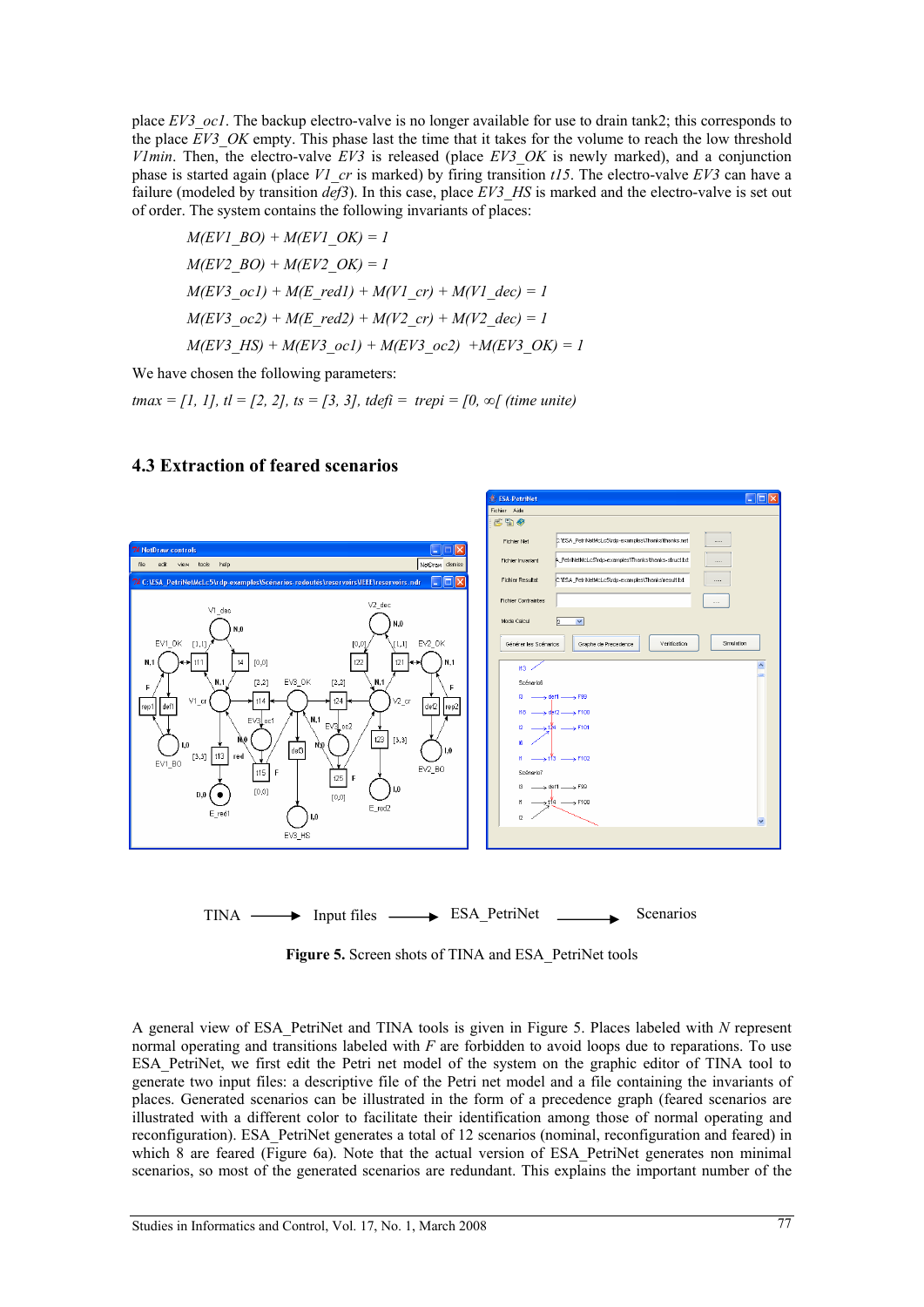generated scenarios. Note also that this version takes into account continuous dynamic and temporal constraints and an important number of impossible scenarios are yet eliminated. Indeed because the continuous dynamic of the system is not taken into account in [14], not only the number of the generated scenarios is important (29 feared scenarios among a total of 51 scenarios) but also the order of appearance of the events is not respected. This order is not respected also by the failure trees.

The 8 feared scenarios (overflow) correspond to the following situations: 1) Failure of the electro-valve *EV1* (firing of the transition *def1*) and the failure of the backup electro-valve *EV3* (firing of the transition *def3*): *sc1*, *sc2*, *sc4* and *sc6*. These scenarios are represented by *{def1, def3, t13}*. 2) Failure of the electrovalve *EV1* (firing of the transition *def1*) and the use of the backup electro-valve *EV3* by the second tank (firing of the transition  $t24$ ):  $sc7$ ,  $sc9$ ,  $sc11$ ,  $sc12$ . These scenarios are represented by  $\{def1, t24, t13\}$ . As a matter of fact the consequence of the thresholds associated with transitions *t11*, *t14* and *t13*, is that the transition *t13* will be fired only if *t11* and *t14* are not enabled. This means that the feared scenarios are composed by fragments containing transitions in conflict with *t11* and *t14*, and by the firing of *t13*. For example the following scenario *{t13, def1, t23, def2*} given by an old version [14] (that does not take into account the continuous aspect of the system) is not produced in this new version because transition *t14* that is in conflict with *t13* has an inferior threshold so it is fired before and forbids the firing of *t13*. In the precedence graph of scenario *cs1* (Figure 6b), the indirect precedence relation is presented with the red color. The blue color corresponds to the indirect precedence relation of the second feared state *(E\_red2)*. Note that the minimal scenario (only the necessary events to reach the feared state) of *sc1* is *{def1, def3, t13}*.

Sc1 {def1, def3, t13, def2, t23} Sc2 (def3, t11, def1, t4, t13, def2, t23) Sc4 {def1, def3, t13, t21, t22, def2, t23} Sc6 {def3, t11, def1, t4, t13, t21, t22, def2, t23} Sc7 {def1, def2, t24, t13} Sc9 {t11, def1, t4, def2, t24, t13} Sc11 {def1, t21, t22, def2, t24, t13} Sc12 {t11, def1, t4, t21, t22, def2, t24, t13}

ā



**Figure 6.** The generated feared scenarios

## **5. Conclusion**

We have presented in this paper a method automated to result ESA\_PetriNet tool (Extraction  $&$  Scenarios Analyzer by Petri Net model) developed for extraction of feared scenarios from the Petri net model of computers-controlled systems. The taking into account of the continuous dynamic of these systems by temporal abstraction allows the elimination of a significant number of incoherence scenarios (relating to the continuous dynamic) and the respect of the order of appearance of the events. The computing time takes only few seconds. This tool has been used to generate feared scenarios from reel industrial systems of significant size: a *Rafale* landing gears control system of *Dassault Aviation* [18] and a decentralized radio-based railway level crossing control system [22]. The aim in the last system, taken from a realistic specification of a new radio-based train control system [23] developed for the German Railways, was the evaluation of the safety [24] level to avoid collision. Note that we have improved some functions of ESA PetriNet in [22] relating to the exploration way of the Petri net.

As it is mentioned in section 4, ESA\_PetriNet was adapted to the checking of some properties (determining if the system satisfies certain properties like the duration of a scenario or accessibility between two states). A simple back exploration is enough to generate all the scenarios leading to the target state. Then a temporal abstraction is used to obtain temporal constraints networks. ESA\_PetriNet has been used in the precedent landing gears system to check that the duration of a scenario is lower than certain limit [25] [17]. It is important to note that we have implemented Monte Carlo simulation [12] in this tool to quantify the probability of occurrence of these scenarios [26]. To improve this tool, we have to take into account the minimality of the scenarios to eliminate the unnecessary events and redundancy. We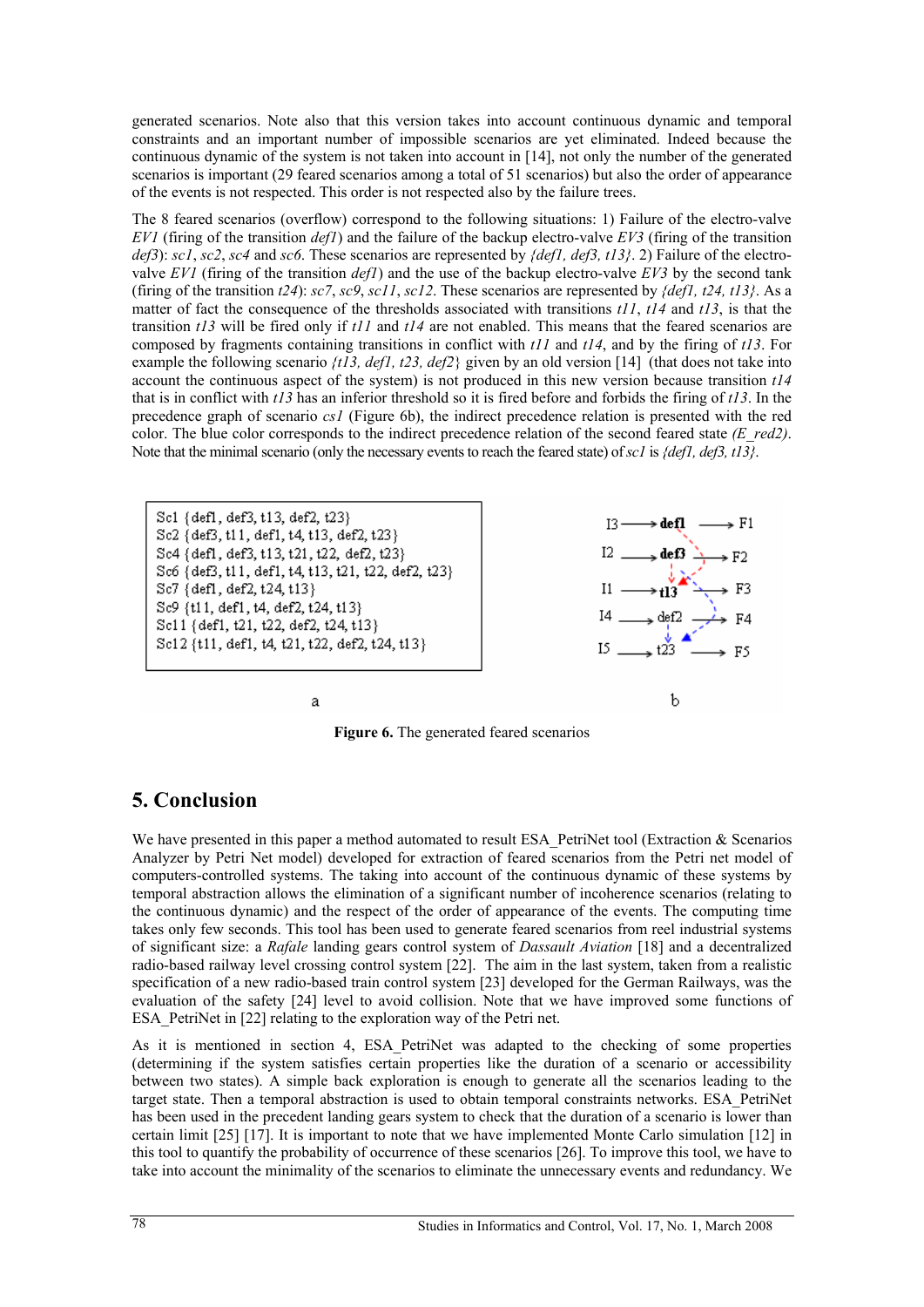have also to improve the mechanism of enrichment of the marking (in some complex systems the invariants of places is not sufficient). The checking part can be supported by algorithms of research longest ways [27] [28].

## **Appendix 1: Principal data structure**

**1.1 Input data**: they are composed of the list of initial tokens *(Li)* and of the list of the normal tokens *(Ln)* which will be used as one of the two stops criteria of the algorithm. This one corresponds to the presence of only nominal tokens those are not initials *(LjnInit)* in the current list. A list of forbidden transitions *LintEntree* used to block certain transitions of the Petri net from the beginning of the reasoning.

**1.2 Output data**: the algorithm generates a set of partial orders; some corresponds to the nominal operating, others to the reconfigurations or to the different feared scenarios. Each partial order is defined by a triplet of the form  $(E, A, B)$  such as  $E$  is the list of firing transitions,  $A$  and  $B$  are lists of precedence relation generating partial orders. *A* is the list of arcs linking up elements of *E* having direct causality relations, *B* the list of the arcs linking up elements of *E* having indirect causality relations. The algorithm generates also a list of enrichment tokens *(Le)* created when we enrich the marking.

**1.3 Internal data**: they are composed of the list *C {C0, C1,…,Ci,…,Cn}* containing *n* elements of the context *Ci (Lc, Lint1, Lint2, Lint3, E, A, B, Le, LeInt, LjnInit)*.

- *Lc* is the current list. It contains the set of the current tokens which is updated after each transition firing. The consumed tokens are taken away and the produced one are added. To generate the list *Lc*, each token is represented in the form of a couple *(e, p)*; *e* is the event which produced this token and *p* the place which contains it.
- *Le* is the list of the tokens of the marking enrichment. A couple *(e, p)* is added to this list, after (each) coherent enrichment.
- *LeInt* is the list of forbidden tokens because of conflict in the enrichment of the marking.
- *LinInit* is the list of nominal but not initial tokens. It contains the tokens of *Ln* those are not initial. For each transition firing *tk*, the couple *(tk, p)* is added to this list. After checking, if the place  $p \in L_n$ , it will be added to *LjnInit* (used as one of the two stop criteria).
- *Lint1* is the list of forbidden transitions of the first level. It contains the list of transitions that would not be fired from a current given stage. It allows managing conflicts of transitions. When a transition in conflict with other one of the same priority, is fired, it is added in this list in order to not be fired a second time; what avoids the generation of the same partial order more then once.
- *Lint2* is the list of forbidden transitions of the second level. It contains the list of enabled or potentially enabled transitions that would not be fired because they are in conflict with an enabled transition that has an inferior firing threshold.
- Lint3 is the list of forbidden transitions of the third level. It contains the list of transitions which cannot be enriched to avoid loops by trying to enrich them.
- Other lists of internal data are generated from the current list *Lc*. These data concern all enabled and potentially enabled transitions knowing that enabled transitions are priority then those potentially enabled. The priority of treatment of transitions of these lists is:
	- *tfcEsc* is the list of enabled transitions in conflict or without conflict.
	- *Tpfc* is the list of potentially enabled transitions in conflict either with enabled transitions, or with potentially enabled transitions.
	- *Tpfsc* is the list of potentially enabled transitions without conflict.

## **Appendix 2: Principal functions**

**2.1 Fire transition** *tk*: in this function, the current list is updated after the firing of the transition *tk* by removing the consumed tokens from the list *Lc* and by adding the produced one. Events are memorized in the list *E* and all arcs corresponding to a precedence relation between two events in the list *A*. As each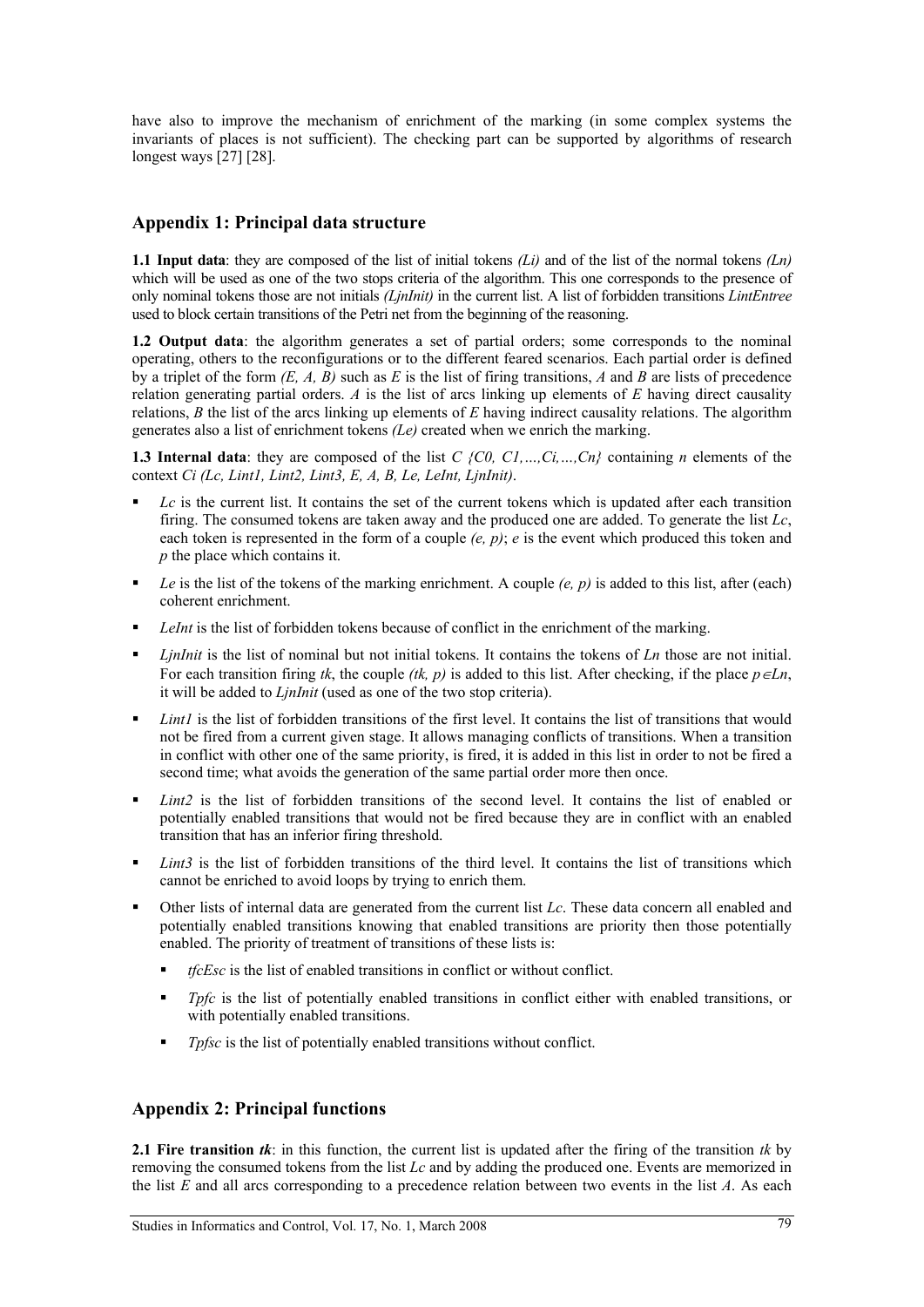token is linked to the event having produced it, the correspondent precedence relation is directly obtained when it is consumed. The procedure is identical to the labeling of a proof tree in Linear Logic [6].

*Fire\_transition\_tk Add tk to E; For each token (ti, P) necessary to fire tk remove (ti, p) from Lc and add (ti, tk) to A; For each output place Ps of tk, add a token (tk, Ps) to Lc; If Ps is a nominal place, add it to LjnInit;* 

**2.2 Enrich marking** *tk*: it consists in adding tokens to the list of current tokens *Lc* to enable the potentially enabled transitions. This corresponds to the taking into account of the state of new components of the studied system because their interaction with the components already taken into account can provide state changes. We consider two types of enrichment. The first noted *Enrich\_marking1* allows the enrichment of transition *tk* of the list *Tfcpf*. The second noted *Enrich marking2* allows the enrichment of the others potentially enabled transitions *tk*.

#### *Enrich\_marking1\_tk*

*L: internal list of tokens initially empty; For each transitions tj, potentially enabled in conflict with tk; For each input place pl of tj add a token (ek, pl) to the list L; Verify the coherence of the marking;*

#### *Enrich\_marquage2\_tk*

*L: internal list of tokens initially empty; For each input place pl of tj add a token (ek, pl) to the list L; Verify the coherence of the marking*;

**2.3 Marking coherence**: it verifies the coherence of the marking. It uses the list *L* of the enrichment tokens *(ek, pl)*, the list of invariants of places and the conservative component of each invariant of places those are input dada.

#### *Marking\_coherence\_tk*

*For each token pl of L; For each invariant i, verify if it contains pl; Verify the number of tokens in the places composing the invariant i, If the number is upper then the corresponding conservative component, remove the place pl from L; If the list L is not empty, the enrichment is coherent, add the tokens of L to Lc and Le; Else add tk to the list Lint3 to avoid loops;* 

**2.4 Enrichment conflict**: during the enrichment, we can meet situation in which we can not add tokens to all the places that need enrichment because of the incoherence of the marking. So, we add gradually the tokens in these places and we verify each time the coherence. In the case of incoherence because of an enrichment token in a current state, we memorize the context and we continue the enrichment. This procedure allows the consideration of all possible context of the system

#### *Enrichment\_conflict\_pk*

*Add an enrichment token to the place pk; Verify the marking coherence; Add gradually tokens to the others places that need enrichment; If incoherence because of pk, Memorize\_context\_conflict\_enrichment\_pk;* 

*Memorize\_ context\_conflict\_enrichment\_pk Add the token of place pk to the list of forbidden tokens LeInt;* 

*Add a new element Ci (Lc, Lint1, Lint2, Lint3, E, A, B, Le, LeInt LjnInit) to C. Lint2 and Lint3 are initially empty in this new context;* 

After each context memorization, the token is added to the list *IntEnrich* to avoid the memorization of the same context enrichment. *IntEnrich* is a global variable of the algorithm.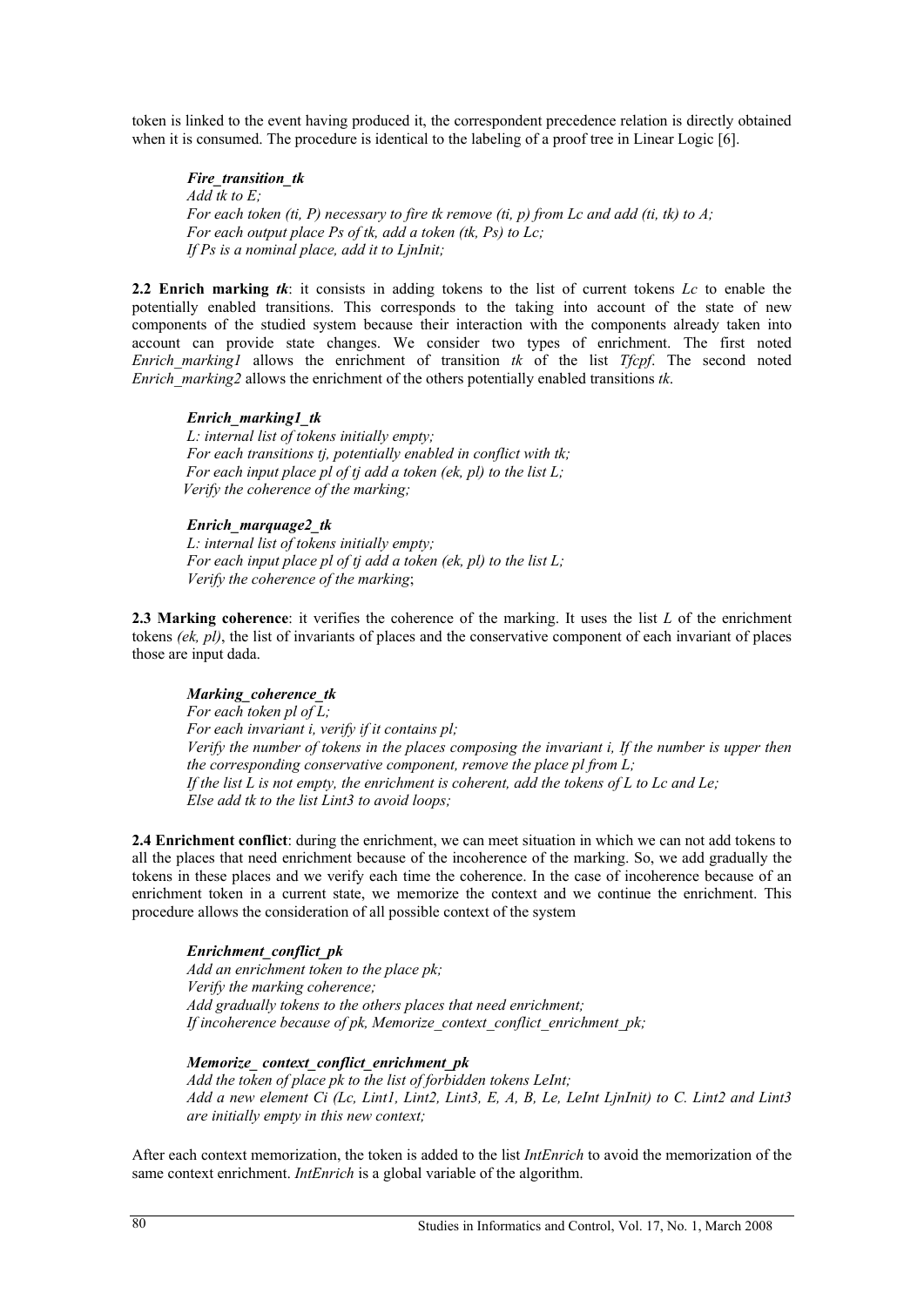**2.5 Memorize context conflict transitions**: as it was mentioned before, each time transitions conflict (with the same priority) is encountered during the construction of the scenario; this last is split to the same number of different scenarios as that of transitions implicated in the conflict. This procedure allows the memorization of all the necessary information for the construction of another scenario corresponding to the firing of another transition in conflict with this last.

*Memorize\_Context\_tk* 

*Add the transition tk to the list Lint1; Add a new element Ci (Lc, Lint1, Lint2, Lint3, E, A, B, Le, LeInt LjnInit) to C. Lint2 and Lint3 are initially empty in this new context;* 

Others functions are used like: verifying if transition *tk* is in conflict with *tj* (they are in a structural conflict if they have at least a same input place), sorting transitions following the increasing threshold, construction the list of forbidden transitions *Lint2*, verifying if two conflict transitions have separated firing threshold to choose the priority of transitions.

## **Appendix 3: Different steps of the algorithm**

#### **0. Initial step**

- **0.1.** Initialize *C* with *C0(Lc, Lint1, Lint2, Lint3, E, A, B, Le, LeInt)* to generate the first partial order. *Lint1, Lint2, Lint3, LjnInit, Le, A* and *B* are empty,  $Lc = Li$  (set of initial tokens),  $E\{II\}$  such as *I1* is an initial event, the natural number  $Inc = 1$ ,  $C \setminus CO$ ;
- **0.2.** Define the priority of transitions firing due to the continuous aspect by associating to each transition *tk* a temporal threshold of firing *[dmin, dmax]*. The transition *tk* will be fired at the moment  $rk \in [dmin, dmax]$ .

#### **1. Build new partial order**

Let *Ci(Lc, Lint1, Lint2, Lint3, A, B, E, Le, LeInt, LjnInit)* the current context initially empty;

**1.1.** If *C* is empty Goto step 8;

**1.2.** Else

- **1.2.1.** Memorize the first element of *C* in *Ci*;
- **1.2.2.** Delete this element from *C*;
- **1.2.3.** Goto step 2;

#### **2. Different transitions lists**

- **2.1.** Generate from *Lc* all enabled *(tfcEsc)* and potentially enabled transitions *(Ltpf)*;
- **2.2.** Delete from these lists: transitions of *E, Lint1, Lint3* and *LintEntree*;
- **2.3.** Generate the lists: *Tpfsc* and *Tpfc*;
- **2.4.** Goto step 3;

### **3. Stop criteria of construction of a partial order**

**3.1.** If *Lc* contains only tokens of *Ln* whose are not initial *(LjnInit)* or the lists *tfcEsc*, *Tpfsc,* and *Tpfc* are all empty Goto step 7;

**3.2.** Else Goto step 4;

#### **4. tfcEsc**

The transitions are sorting in priority. This step solves the transitions conflict by memorizing the necessary information for the construction of the other partial orders relating to the firing of the other transitions implied in the conflict. An enrichment of the marking will be carried out if necessary.

**4.1.** If *TfcEsc* is empty Goto step 5;

**4.2.** Else

- **4.2.1.** Sort *tfcEsc* according to the increasing threshold;
- **4.2.2.** Let *tk* the first transition of *tfcEsc*;
- **4.2.3.** Add to *Lint2* any enabled transition *tj* of higher threshold in conflict with *tk* (temporal intervals of firing are disjoined);

**4.2.4.** *Enrich marking1 tk* if it is necessary and *Memorize* context conflict enrichment pk if necessary;

**4.2.5.** If the enrichment is not coherent;

**4.2.5.1.** If *tk* is not in conflict with an enabled transition of lower threshold;

**4.2.5.1.1.** If *tk* is in conflict with a transition which does not belong to *Lint1, Lint2,* 

*Lint3, E* or *LintEntree* (intersection of temporal interval of firing);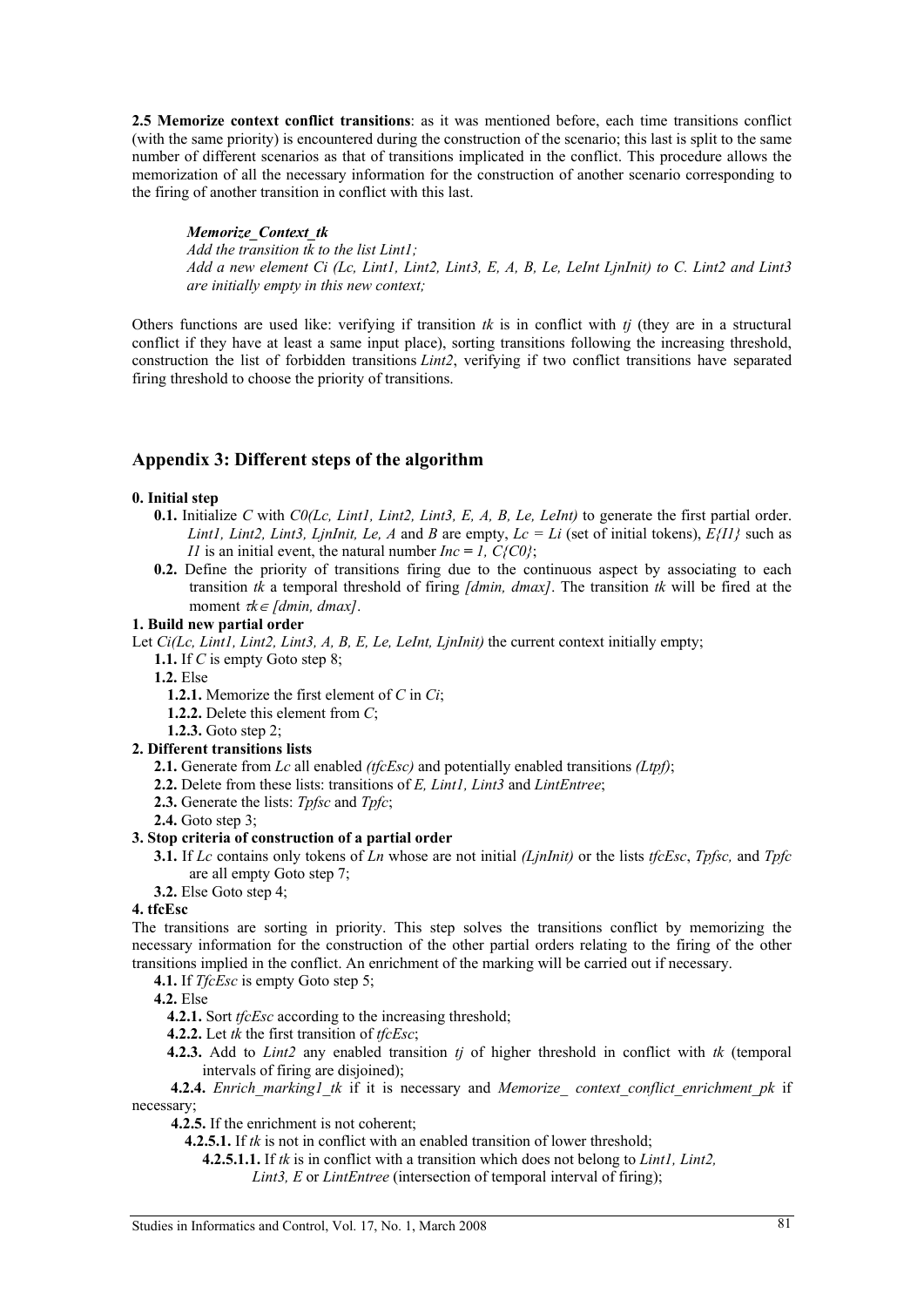**4.2.5.1.1.1.** *Memorize\_context\_tk*;

**4.2.5.1.1.2.** Add if necessary the indirect causality relation *(tj, tk)* to *B*;

**4.2.5.2.** *Fire\_transition\_tk*;

**4.3.** Goto step 2;

**5. Tpfc** 

**5.1.** If *Tpfc* is empty do step 6;

**5.2.** Else

- **5.2.1.** Sort the *Tpfsc* transitions according to the increasing threshold;
- **5.2.2.** Choose the first transition *tk* in *Tpfc*;
- **5.2.3**. Put the other transitions of higher threshold in structural conflict with *tk* in *Lint2*;
- **5.2.4.** *Enrich\_marking2\_tk*;
- **5.2.5.** If the enrichment is coherent;
	- **5.2.5.1.** If *tk* is not in conflict with an enabled transition of lower threshold;
		- **5.2.5.1.1.** Add if necessary the indirect causality relation *(tj, tk)* to *B*;
		- **5.2.5.1.2.** *Fire\_transition\_tk*;
- **5.3.** Goto step 2;

### **6. Tpfsc**

- The marking of a potentially enabled transition without conflict is enriched and the transition is fired.
	- **6.1.** If *Tpfsc* is empty Goto step 7;

**6.2.** Else

- **6.2.1.** Sort the *Tpfsc* list according to their increasing threshold;
- **6.2.2.** Choose the first transition *tk* in *Tpfsc*;
- **6.2.3.** *Enrich\_marking2\_tk*;
- **6.2.4.** If the enrichment is coherent;
	- **6.2.4.1.** *Fire\_transition\_tk*;

### **6.3.** Goto step 2;

**7. Generate scenario** 

Memorize the constructed partial order and return to step 1;

- **7.1.** For each atom *(ti, p)* of *Lc*, add *(ti, F)* to *A*; *F* is the final event;
	- **7.1.1.** Memorize the derived scenario *Inc* such as:  $E(Inc) = E$ ,  $A(Inc) = A$ ,  $B(Inc) = B$ ;
- **7.1.2.** Increment *Inc*;
- **7.2.** Goto step 1;

### **8. Final step**

Post all the generated scenarios;

## **Acknowledgment**

The author would like to thank Hamid Demmou, Assistant Professor at Paul Sabatier University of Toulouse (France), Robert Valette, Directeur de recherche 2ème classe at LAAS-CNRS of Toulouse (France) for supervising this work during my PhD thesis at LAAS-CNRS. To access this tool, contact the author (malika.medjoudj $@ec$ -lille.fr, actually a post doctorate under the support of the pole ST2 and the region Nord-Pas de Calais at LAGIS- Ecole Centrale de Lille) or Hamid Demmou (hamid@laas.fr).

## **REFERENCES**

- 1. DUFOUR, F. and DUTUIT Y., **Dynamic Reliability: A New Model**, 13-ESREL2002 European Conference, Lyon-France, 18 au 21 Mars 2002.
- 2. DEVOOGHT, J., **Dynamic reliability**, Advances in Nuclear Science and Technology 25, pp. 215-278, 1997.
- 3. LABEAU, P.E., SMIDTS C., SWAMINATHAN S., **Dynamic Reliability: Towards an Integrated Platform for Probabilistic Risk Assessment**. Reliability Engineering and System Safety 68, pp. 219-254, 2000.
- 4. DEVOOGHT, J., SMIDTS C., **Probabilistic Reactor Dynamics I: The Theory of Continuous Event Trees**, Nuclear Science and Engineering, Vol. 111, pp. 229-240, 1992.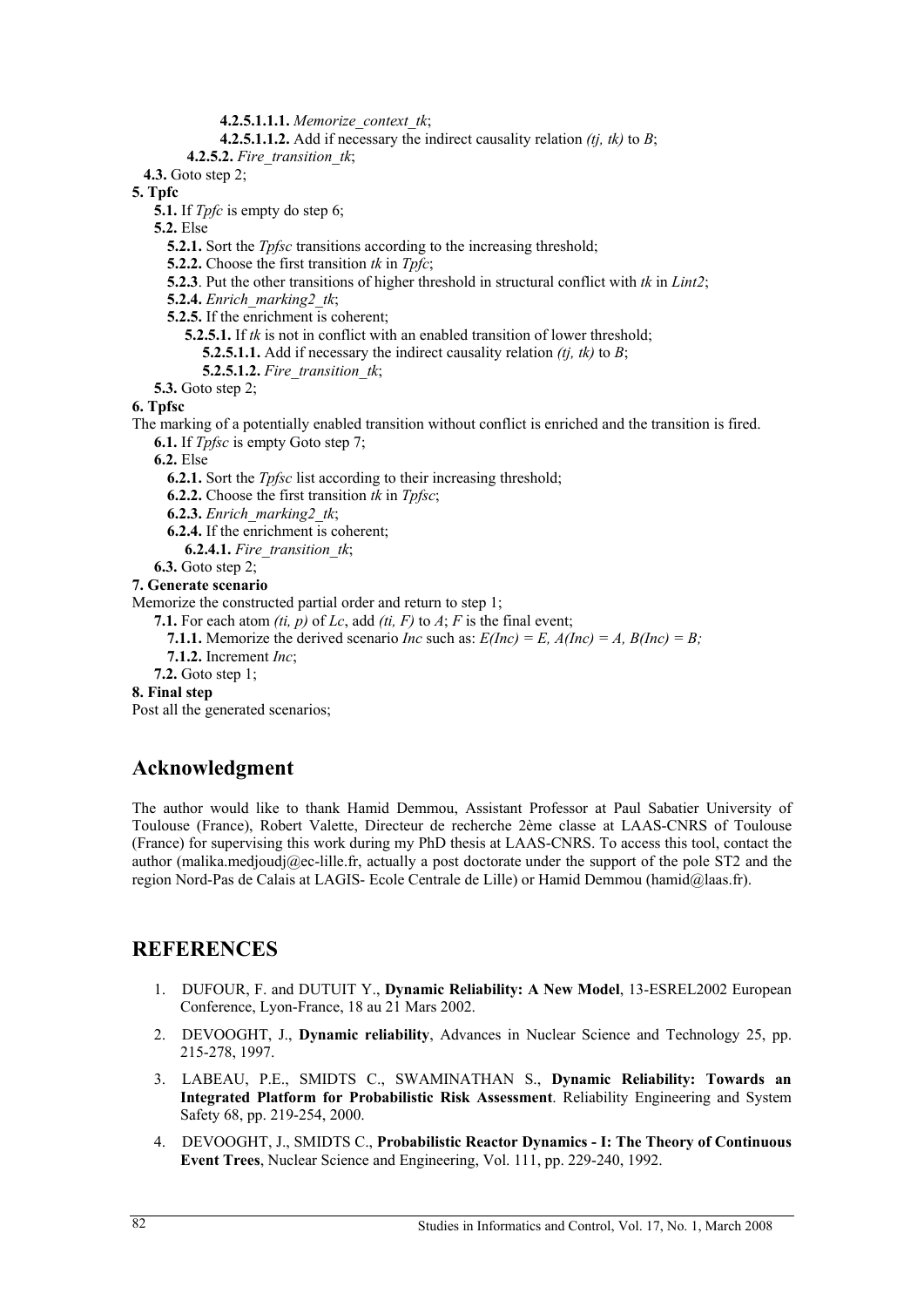- 5. DEVOOGHT, J., SMIDTS C., **Probabilistic Reactor Dynamics II: A Monte-Carlo Study of a Fast Reactor Transcient** , Nuclear Science and Engineering, Vol. 111, pp. 241-256, 1992.
- 6. LEE, W.S., GROSH, D.L., TILLMAN, F.A., LIE, C.H., **Fault Tree Analysis, Methods, and Applications** - **A Review**, IEEE Transactions on Reliability, ISSN 0018-9529; r-34, pp. 194-203, August 1st 1985.
- 7. SWAMINATHAN, S., SMIDTS C., **The Event Sequence Diagram Framework for Dynamic PRA**, Reliability Engineering and System Safety 63, 1999, pp. 73-90.
- 8. GARRET, C.J., GUARRO S.B., **The Dynamic Flow graph Methodology for Assessing the Dependability of Embedded Software Systems**, IEEE Transactions On Systems, Man, and Cybernetics, Vol. 25, No. 5, May 1995.
- 9. MONCELET, G., CHRISTENSEN S., DEMMOU H., PALUDETTO M., PORRAS J., **Qualitative an Quantitative Dependability Evaluation of a Simple Mechatronic System Using Colored Petri Nets**, Workshop on practical use of colored Petri nets and DesignCPN, Aarhus, Denmark, June 98.
- 10. VILLÉN-ALTAMIRANO, M., VILLÉN-ALTAMIRANO J., **RESTART: A Straightforward Method for Fast Simulation of Rare Events**, Proceedings of the 1994 Winter Simulation Conference, 1994, pp. 282-294.
- 11. HOFER, E., KLOOS M., KRZYKACZ-HAUSMANN B., PESCHKE J., SONNENKALB M., **Method enentwicklung zur simulativen Behandlung der Stochastik in probabilistischen**, Sicherheitsanalysen der Stufe 2, Abschlußbericht, GRS-A-2997, Gesellschaft für Anlagen- und Reaktorsicherheit, Germany (2001).
- 12. KALOS, M.H. and WHITLOCK P.A., **Mont Carlo Methods**, Vol. 1: Basics, John Wiley and Sons, New York, 1986.
- 13. MURATA, T., **Petri Nets: Properties, Analysis and Applications**, IEEE Proc, Vol. 77, pp. 541- 580, April 1989.
- 14. DEMMOU, H., KHALFAOUI S., RIVIERE N., VALETTE R., **Extracting Critical Scenarios from a Petri Net Model Using Linear Logic**, Journal Européen des Systèmes Automatisés (APII-JESA), Vol. 36, N7, 2002, pp. 987-999.
- 15. GIRARD, J.Y., **Linear Logic**, Theoretical Computer Science, Vol. 50, 1987, pp. 1-102.
- 16. MEDJOUDJ, M., KHALFAOUI S., DEMMOU H., VALETTE R., **A Method for Deriving Feared Scenarios in Hybrid Systems,** Probabilistic Safety Assessment and Management (PSAM7-ESREL04), Berlin-Germany, 14-18 June 2004.
- 17. MEDJOUDJ, M., **Contribution à l'analyse des systèmes pilotés par calculateurs: Extraction de scénarios redoutés et vérification de contraintes temporelles**, Thèse doctorale de l'Université Paul Sabatier, Toulouse-France, Mars 2006.
- 18. MEDJOUDJ, M., DEMMOU H., VALETTE R., **ESA\_PetriNet tool: Extraction Scenarios & Analyzer by Petri Net Model : Application to the Extraction of Feared Scenarios in a Landing Gear System**, European Simulation and Modeling Conference (ESM2006), LAAS-Toulouse-France, 23-25 October 2006, pp. 375-382.
- 19. BERTHOMIEU, B., RIBET P.O., VERNADAT F., **The tool TINA Construction of Abstract State Spaces for Petri Nets and Time Petri Nets**, International Journal of Production Research, Vol. 42, No. 14, 15 July 2004, pp. 2741-2756.
- 20. CHAMPAGNAT, R., ESTEBAN P., PINGAUD H., VALETTE R., **Modeling and Simulation of a Hybrid System Through Pr/Tr PN DAE Model**, ADPM'98 3rd International Conference on Automation of Mixed Processes, Reims-France, 19-20 March 1998, pp. 131-137.
- 21. DEMMOU, H., KHALFAOUI S., GUILHEM E., VALETTE R., **Critical Scenarios Derivation Methodology for Mechatronic Systems**, Reliability Engineering & System Safety, Vol. 84, No. 1, April 2004, pp.33-44.
- 22. MEDJOUDJ, M. and YIM P., **Extraction of Critical Scenarios in a Railway Level Crossing Control System**, International Journal of Computers, Communication and Control (IJCCC) Vol. II, No. 3, 2007, pp. 252-268.